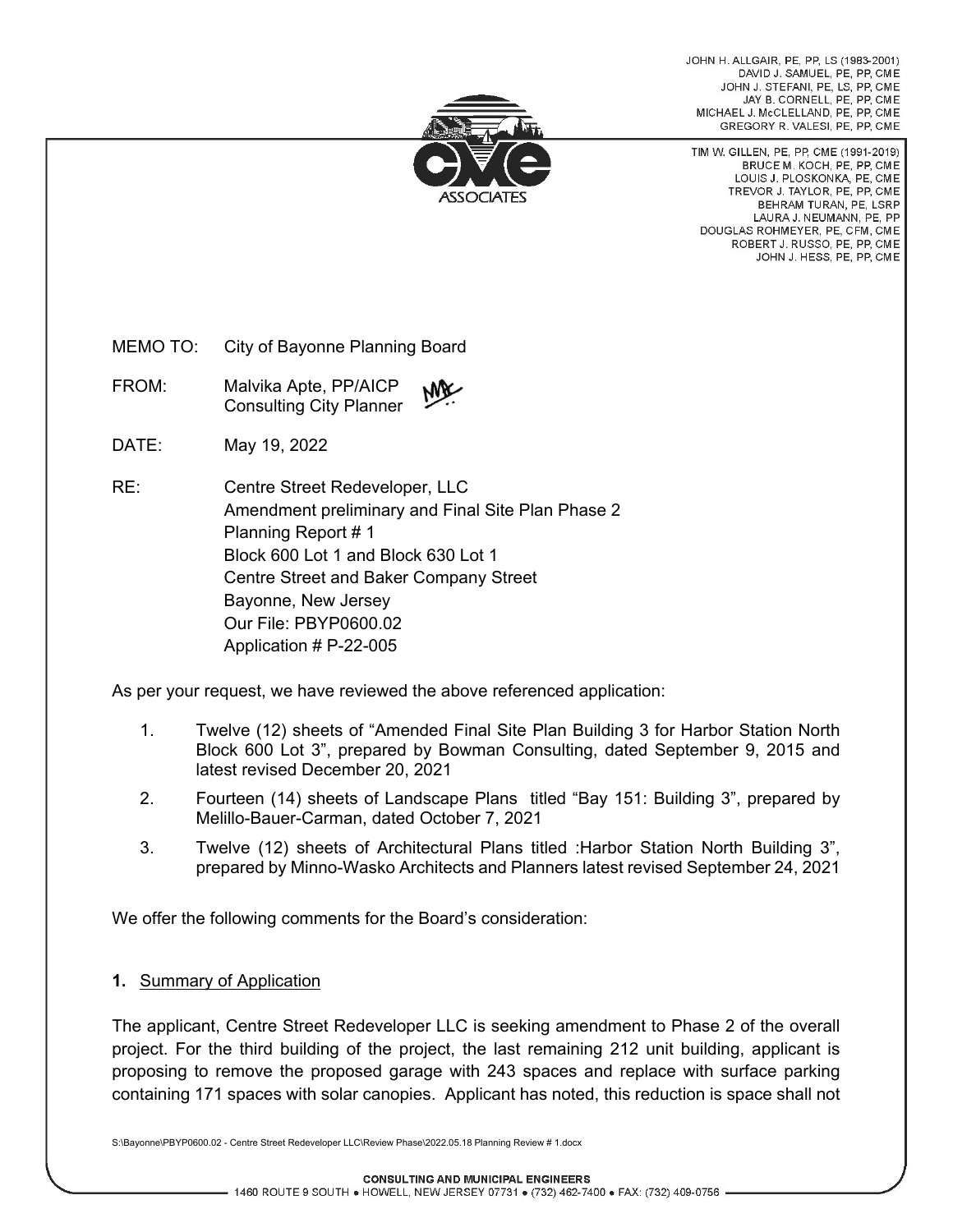

City of Bayonne Planning Board May 19, 2022 Centre Street Redeveloper, LLC (P-22-005) PBYP0600.02 Amendment to Final Site Plan Phase 2 Page 2 Page 2

create a variance from overall required number of spaces and that the project shall still remain in compliance.

The subject site identified as Block 600 Lot 1.01, Block 600 Lot 2 and Block 600 Lot 3 ( formerly known as Block 600 Lot 1 and Block 630 Lot 1) is located off of Centre street, east of Route 440. The site is located at the entrance of the MOTBY area in the City of Bayonne. This property is part of The Peninsula at Bayonne Harbor-Harbor Station North Redevelopment Plan.

The subject site was part of two previous approvals (P-15-025), wherein project received approval for minor subdivision, preliminary and final site plan for phase 1, and preliminary site plan for phase 2. The second approval (P-18-020) wherein project received approval for amended final site plan approval for phase 1 and final site plan for phase 2.

Overall the project was approved for three (3) four story multifamily buildings comprising of 625 residential units and 9,815 square feet retail along Centre Street frontage. The approval also included parking garage to the rear of the site for a total parking spaces of 923 spaces. Applicant has indicated that Building 1 and Building 2 located on Block 600 Lot 1 and Block 600- Lot 2, comprising of a total 413 units is currently near completion of construction. Applicant should confirm the associated 2 story garage to contain 663 parking spaces is also complete. This was identified as Phase 1 of the project that also included 32 off street parking spaces.

With this application, applicant is seeking amendment to Phase 2. The Phase 2 was to include Building 3 comprising of 212 units building and a two story parking garage comprising of 260 garage spaces and 16 off street parking spaces. Applicant is proposing to amend the site plan by removing the parking garage and replacing with surface parking of 171 spaces and 16 off street parking spaces. The amendment would create a reduction of 89 spaces.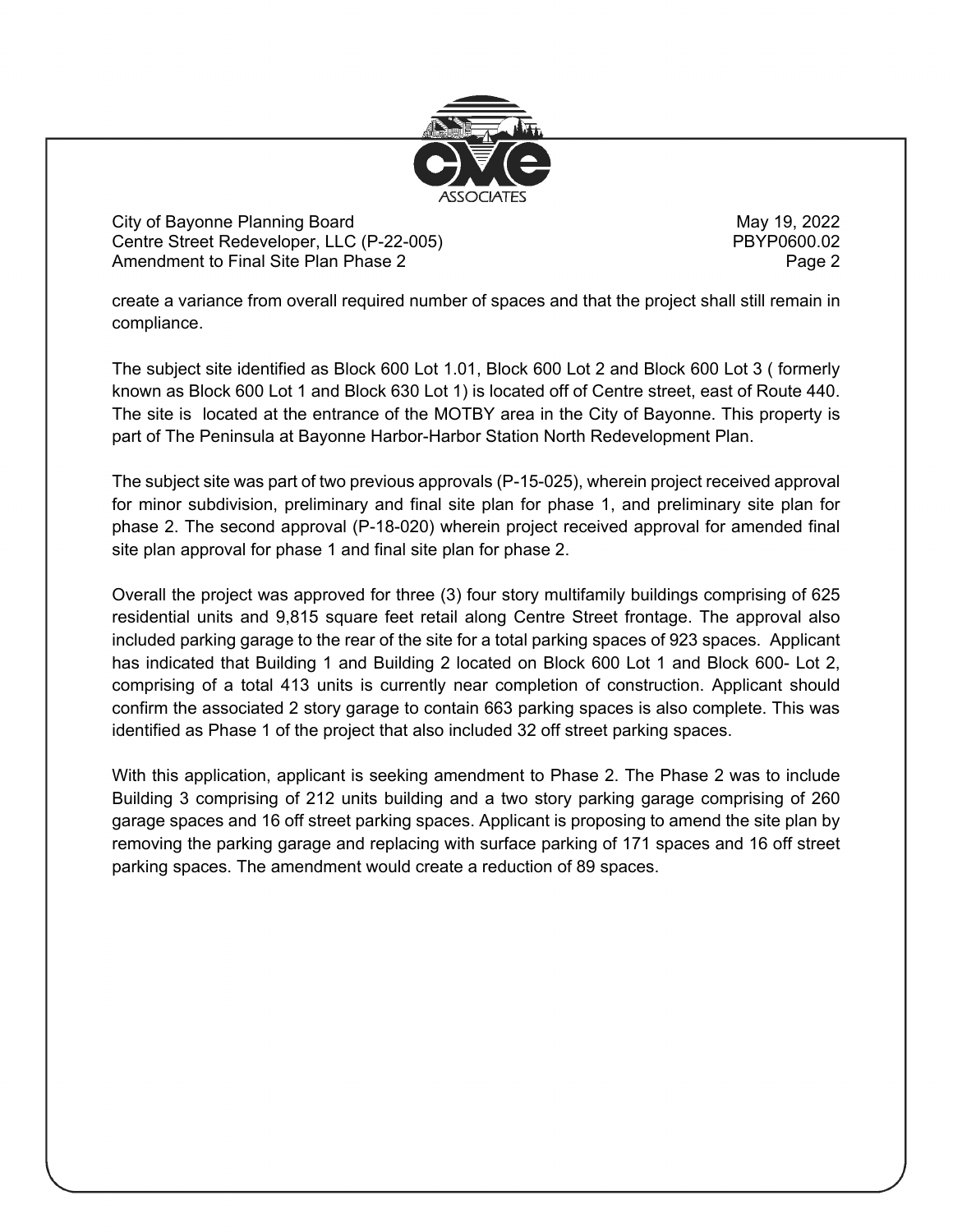

City of Bayonne Planning Board<br>
Centre Street Redeveloper, LLC (P-22-005)<br>
PBYP0600.02 Centre Street Redeveloper, LLC (P-22-005)<br>Amendment to Final Site Plan Phase 2 Amendment to Final Site Plan Phase 2



Aerial View of the Site; boundary of site is not to scale and is only noted to identify the site Source: Google Earth 2022

**Applicant should confirm that no other changes to the floor plans including no changes to number of residential units and/or bedroom distribution, building amenities, elevation or any other changes is proposed.**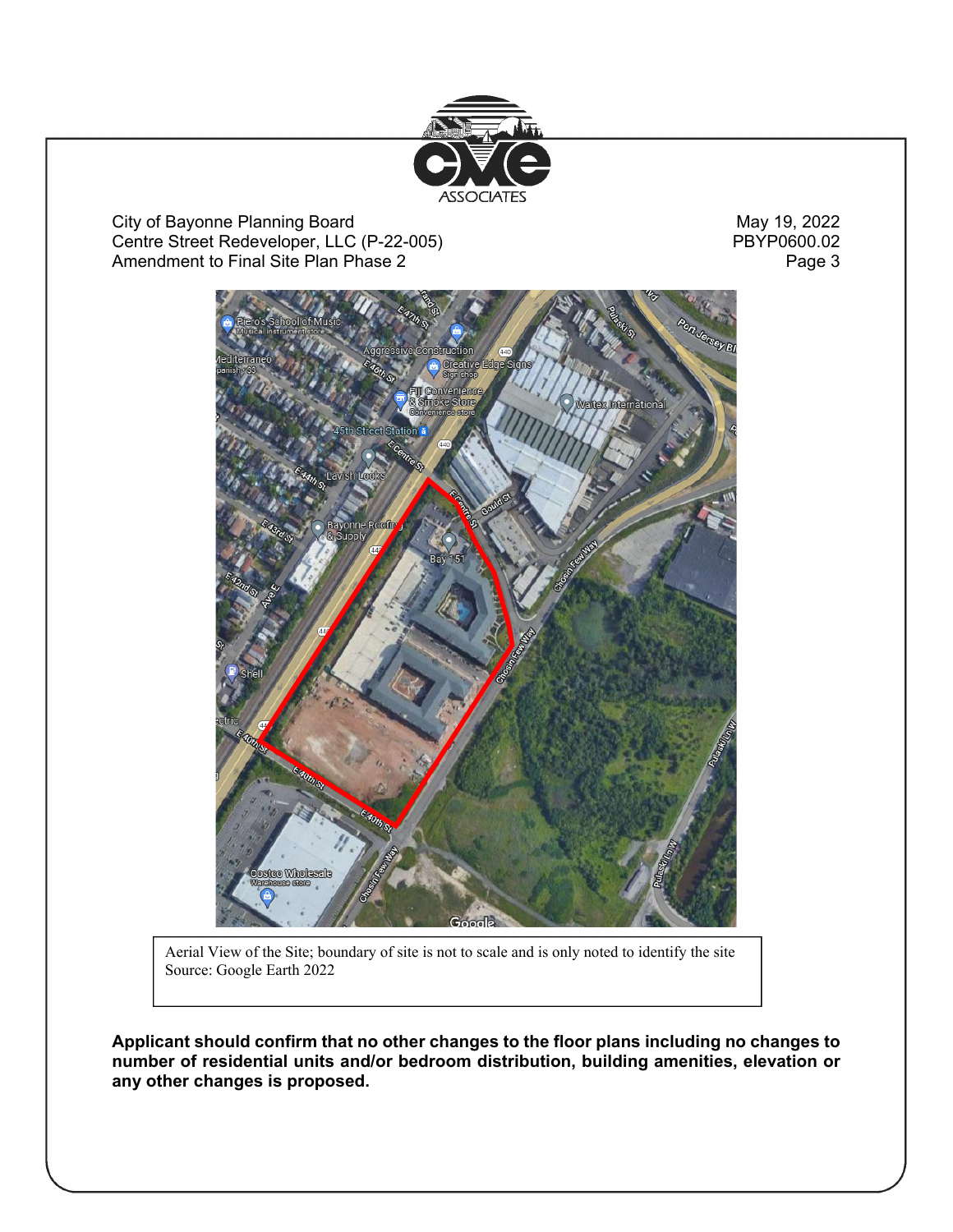

City of Bayonne Planning Board May 19, 2022 Centre Street Redeveloper, LLC (P-22-005) Amendment to Final Site Plan Phase 2 Page 4

2. Zoning and Bulk Variances:

- (a) *Use:* The site is regulated by the City of Bayonne's The Peninsula at Bayonne Harbor-Harbor Station North Redevelopment Area, dated March 2014. No change in use is proposed by this development, multifamily use is permitted. The plan permits parking garage as accessory use.
- (b) *Bulk Standards:* The following is noted:

| <b>Bulk Standards: Harbor Station North Redevelopment Plan</b> |                                        |                 |                     |  |  |
|----------------------------------------------------------------|----------------------------------------|-----------------|---------------------|--|--|
| <b>Regulation</b>                                              | <b>Requirements</b>                    | <b>Existing</b> | <b>Proposed</b>     |  |  |
| Minimum Lot Area                                               | N/A                                    | 15.514          | 15.514 (Lot 3-4.63) |  |  |
| Minimum Lot Frontage                                           | N/A                                    |                 |                     |  |  |
| Minimum Front Yard Setback (ft.)                               |                                        | 10.3            | No change           |  |  |
| Minimum Side Yard Setback (ft.)                                | ∩                                      |                 | No change           |  |  |
| Minimum Rear Yard Setback (ft.)                                | ∩                                      | 29.3            | No Change           |  |  |
|                                                                | 90% of entire<br><b>Harbor Station</b> |                 |                     |  |  |
| Maximum Impervious Coverage (%)                                | <b>North District</b>                  | 88.5            | 90% *               |  |  |
| Maximum Lot Coverage (%)                                       | 100                                    | 45              | No change           |  |  |
| <b>Minimum Residential Density</b>                             | 40 du/acre                             | 40.32 du/ac     | No change           |  |  |
| Maximum Building Height                                        | 125                                    | < 125           | No change           |  |  |
| <b>Maximum Retail Space</b><br>$* - -1 - 1 - 1$                | 20,000                                 | 9,815           | No change           |  |  |

note  $(b)$  (i)

(i) Impervious coverage: Per the site plan submitted, it appears the impervious coverage is increased by 1.5%. This should be confirmed and clarified. Applicant should also provide calculation to determine, this does not exceed the maximum permitted 90% requirement. The impervious coverage is applied to the entire Harbor Station North District.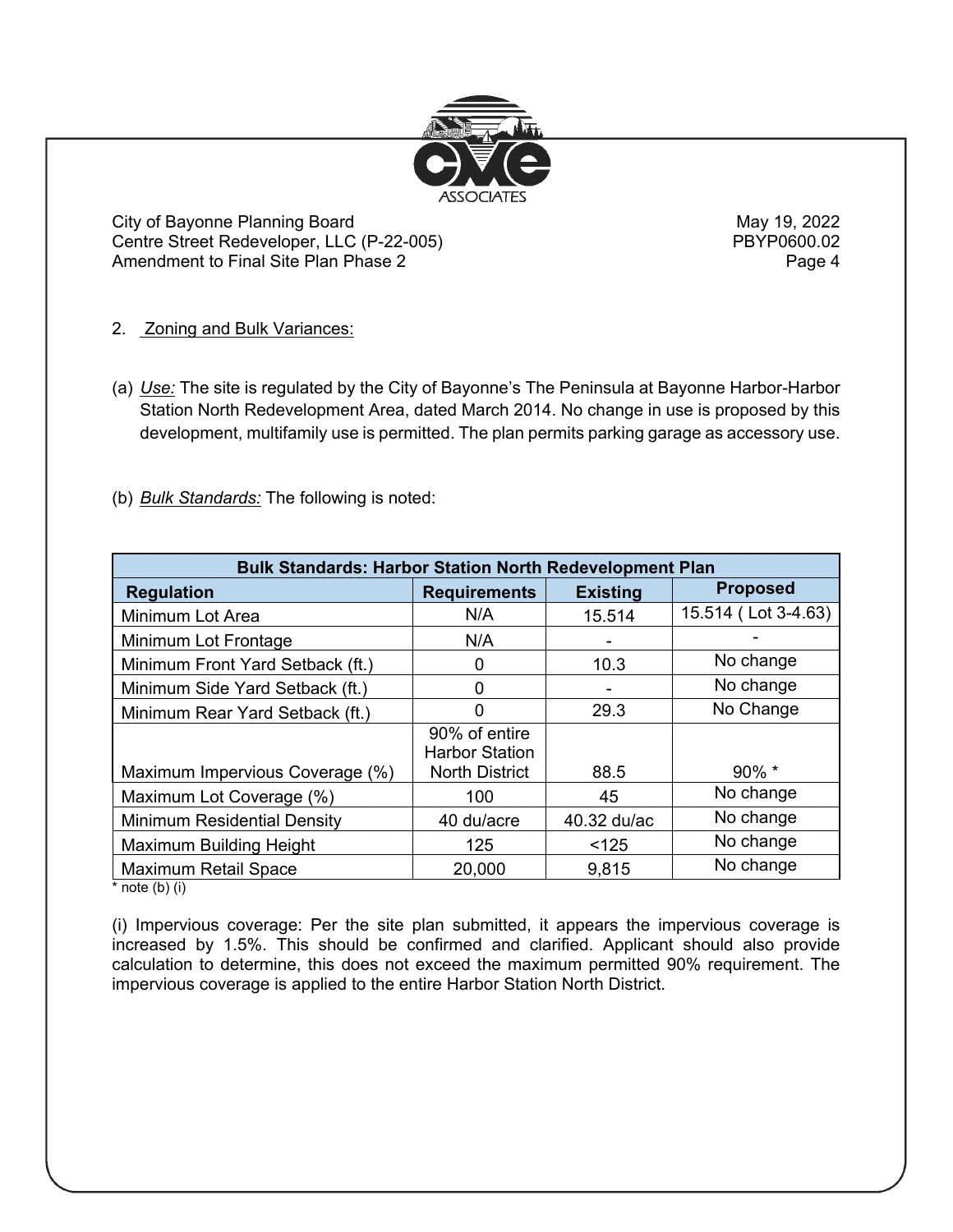

City of Bayonne Planning Board May 19, 2022 Centre Street Redeveloper, LLC (P-22-005) PBYP0600.02 Amendment to Final Site Plan Phase 2 Page 5 Page 5

- (c) *Parking and Loading Standards:* The following is noted:
	- 1. *Off-Street Parking :* Per the redevelopment plan the following is noted:

| Design<br><b>Standards</b> | Requirement                                               | Approved                                | Proposed                                |
|----------------------------|-----------------------------------------------------------|-----------------------------------------|-----------------------------------------|
| <b>Residential Units</b>   |                                                           |                                         |                                         |
| Multi-Family               | 1 sp/unit x $625 = 625$                                   | 923 garage spaces<br>28 surface parking | 663 garage spaces<br>171 surface spaces |
|                            | 3 sp/ 1,000 square feet<br>$= 3 \times (9,815 / 1,000) =$ | spaces                                  | 28 surface spaces                       |
| Retail                     | 29                                                        |                                         |                                         |
| <b>TOTAL</b>               | 654                                                       | 951 spaces                              | 862 spaces                              |
|                            |                                                           | 56 on-street parking                    | 56 on street parking                    |

- 2. *Bicycle Parking:* Per **§2.1.3 D** of the Redevelopment Plan, provision for parking/storage of bicycles within the interior of all proposed residential buildings for use by residents. Applicant should confirm this is provided in each residential building.
- 3. *Electric Vehicle Parking Spaces:* Per the recently passed and signed S-3223 (P.L. 2021, c.171), municipalities are required to follow a model ordinance ("An Ordinance Authorizing and Encouraging Electric Vehicle Supply/Service Equipment (EVSE) & Make-Ready Parking Spaces") for electric vehicle Make-Ready and Electric-Vehicle Supply/Service Equipment (EVSE) parking spaces for any multi-family or mixed use development with five or more dwelling units. Section D.1 of this ordinance provides that 15% of required off-street parking spaces in a multi-family or mixed-use development be prepared as Make-Ready spaces. Since 212 parking spaces are required by the LUO for Building #3. A total of 32 EV spaces would be required. Applicant should confirm if this is being proposed.
- 3. *Additional Comments:*
	- (a) *LEED Building Construction:* Per **§2.1.4.A**, all residential and mixed structures shall meet LEED rating system for green building and design. With the proposed solar panel canopies, applicant should testify if this is included in the LEED building rating systems. Are there green building design features in the building?